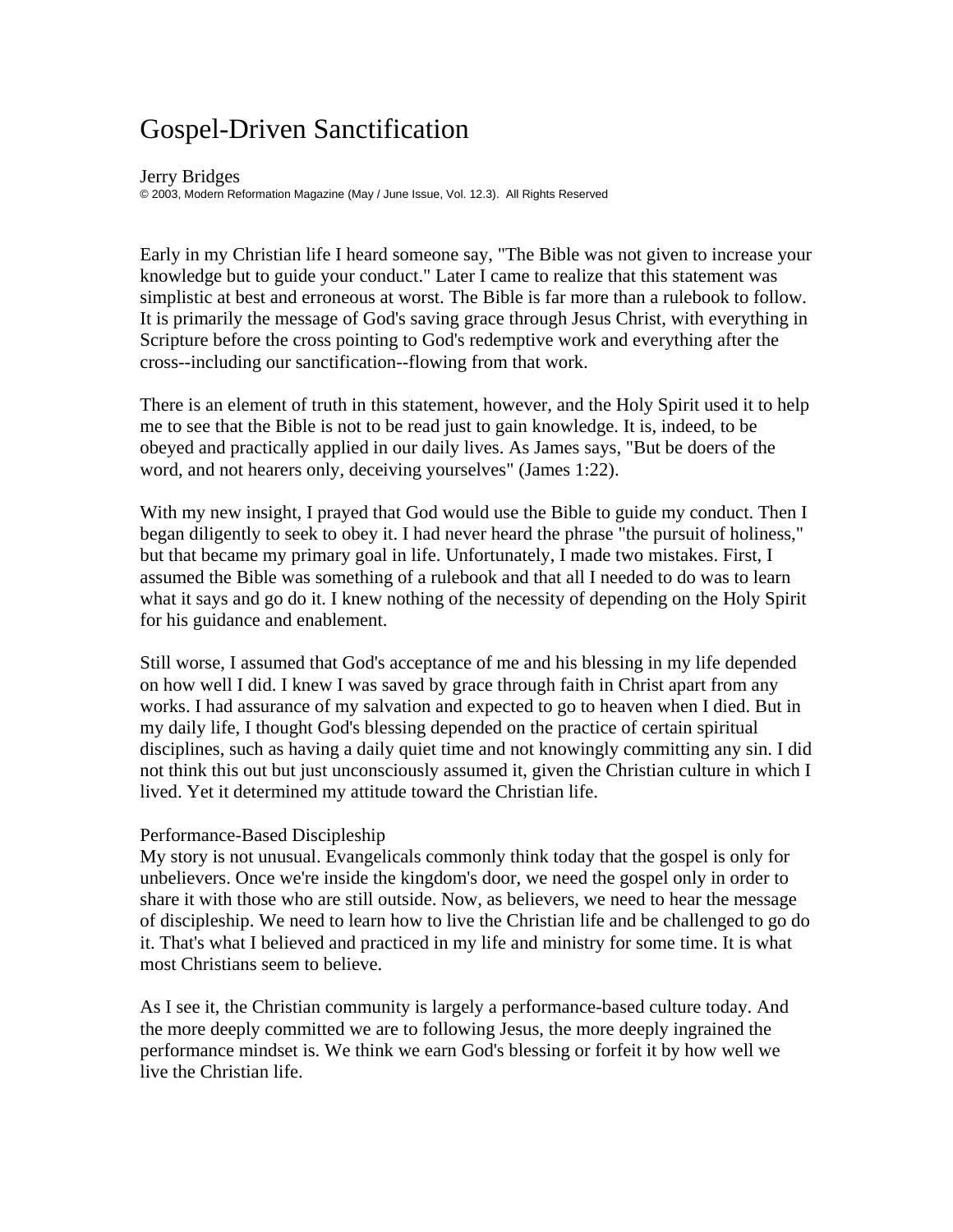Most Christians have a baseline of acceptable performance by which they gauge their acceptance by God. For many, this baseline is no more than regular church attendance and the avoidance of major sins. Such Christians are often characterized by some degree of self-righteousness. After all, they don't indulge in the major sins we see happening around us. Such Christians would not think they need the gospel anymore. They would say the gospel is only for sinners.

For committed Christians, the baseline is much higher. It includes regular practice of spiritual disciplines, obedience to God's Word, and involvement in some form of ministry. Here again, if we focus on outward behavior, many score fairly well. But these Christians are even more vulnerable to self-righteousness, for they can look down their spiritual noses not only at the sinful society around them but even at other believers who are not as committed as they are. These Christians don't need the gospel either. For them, Christian growth means more discipline and more commitment.

Then there is a third group. The baseline of this group includes more than the outward performance of disciplines, obedience, and ministry. These Christians also recognize the need to deal with sins of the heart like a critical spirit, pride, selfishness, envy, resentment, and anxiety. They see their inconsistency in having their quiet times, their failure to witness at every opportunity, and their frequent failures in dealing with sins of the heart. This group of Christians is far more likely to be plagued by a sense of guilt because group members have not met their own expectations. And because they think God's acceptance of them is based on their performance, they have little joy in their Christian lives. For them, life is like a treadmill on which they keep slipping farther and farther behind. This group needs the gospel, but they don't realize it is for them. I know, because I was in this group.

### The Gospel Is for Believers

Gradually over time, and from a deep sense of need, I came to realize that the gospel is for believers, too. When I finally realized this, every morning I would pray over a Scripture such as Isaiah 53:6," All we like sheep have gone astray; we have turned every one to his own way; and the Lord has laid on him the iniquity of us all," and then say, "Lord, I have gone astray. I have turned to my own way, but you have laid all my sin on Christ and because of that I approach you and feel accepted by you."

I came to see that Paul's statement in Galatians 2:20, "The life I now live in the flesh I live by faith in the Son of God who loved me and gave himself for me," was made in the context of justification (see vv. 15-21). Yet Paul was speaking in the present tense: "The life I now live ...." Because of the context, I realized Paul was not speaking about his sanctification but about his justification. For Paul, then, justification (being declared righteous by God on the basis of the righteousness of Christ) was not only a past-tense experience but also a present-day reality.

Paul lived every day by faith in the shed blood and righteousness of Christ. Every day he looked to Christ alone for his acceptance with the Father. He believed, like Peter (see 1 Pet. 2:4-5), that even our best deeds -- our spiritual sacrifices -- are acceptable to God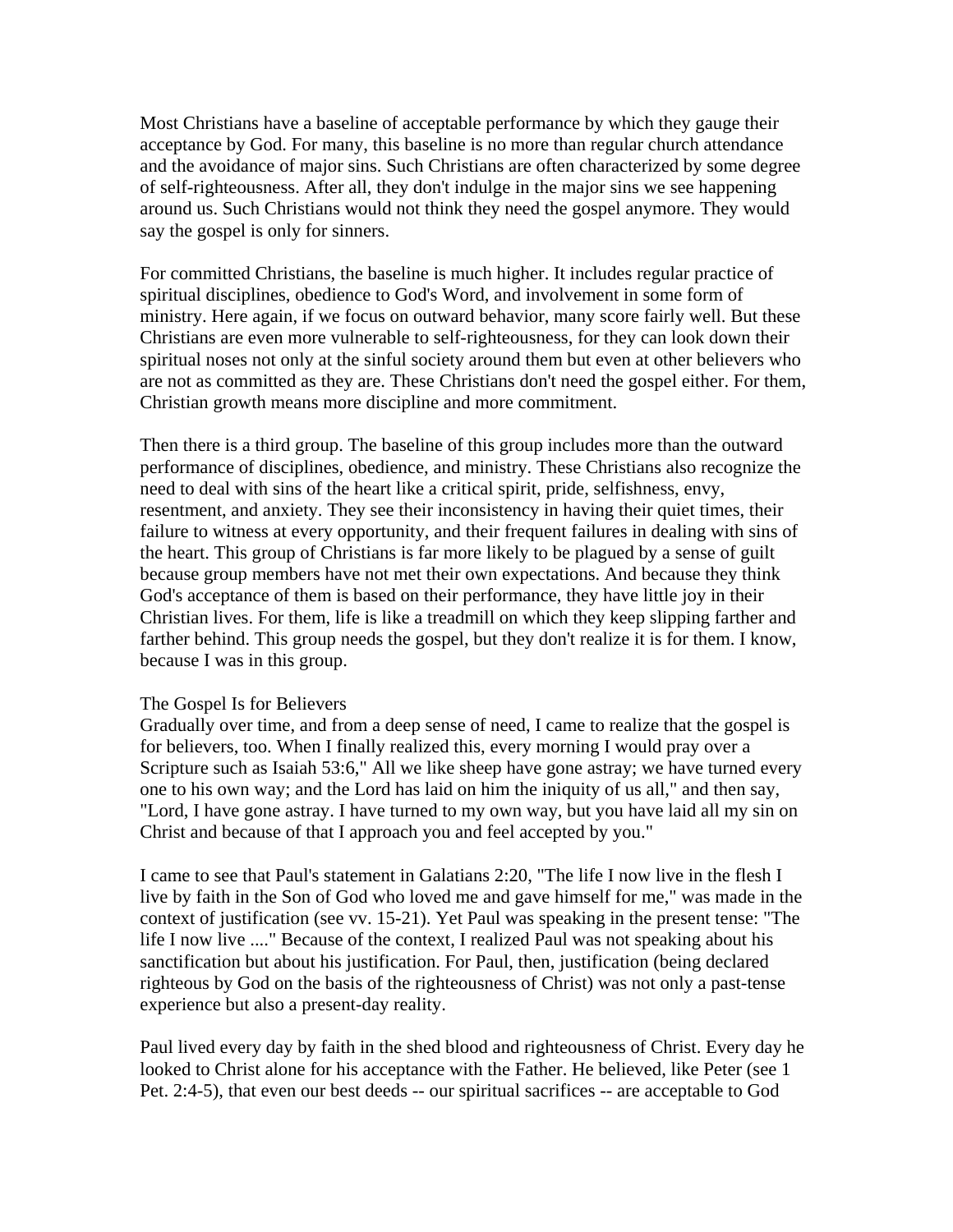only through Jesus Christ. Perhaps no one apart from Jesus himself has ever been as committed a disciple both in life and ministry as the Apostle Paul. Yet he did not look to his own performance but to Christ's "performance" as the sole basis of his acceptance with God.

So I learned that Christians need to hear the gospel all of their lives because it is the gospel that continues to remind us that our day-to-day acceptance with the Father is not based on what we do for God but upon what Christ did for us in his sinless life and sinbearing death. I began to see that we stand before God today as righteous as we ever will be, even in heaven, because he has clothed us with the righteousness of his Son. Therefore, I don't have to perform to be accepted by God. Now I am free to obey him and serve him because I am already accepted in Christ (see Rom. 8:1). My driving motivation now is not guilt but gratitude.

Yet even when we understand that our acceptance with God is based on Christ's work, we still naturally tend to drift back into a performance mindset. Consequently, we must continually return to the gospel. To use an expression of the late Jack Miller, we must "preach the gospel to ourselves every day." For me that means I keep going back to Scriptures such as Isaiah 53:6, Galatians 2:20, and Romans 8:1. It means I frequently repeat the words from an old hymn, "My hope is built on nothing less than Jesus' blood and righteousness."

# No "Easy Believism"

But doesn't this idea that our acceptance with God is based solely on Christ's work apart from our performance lead to a type of "easy believism"? In its most basic form, this is the notion that "Since I asked Christ to be my Savior, I am on my way to heaven regardless of how I live. It doesn't matter if I continue in my sinful lifestyle. God loves and will accept me anyway."

By a similar way of thinking, the claim that God's acceptance and blessing are based solely on Christ's work could be taken to mean that it really doesn't matter how I live right now. If Jesus has already "performed" in my place, then why go through all the effort and pain of dealing with sin in my life? Why bother with the spiritual disciplines and why expend any physical and emotional energy to serve God during this earthly life if everything depends on Christ?

The Apostle Paul anticipated such "easy believism" in Romans 6:1 when he wrote, "What shall we say then? Are we to continue in sin that grace may abound?" His response in Romans 6:2, "By no means! How can we who died to sin still live in it?" answers the question, "Why bother?" Paul was not responding with "How could you be so ungrateful as to think such a thing?" No, instead he is saying, in effect, "You don't understand the gospel. Don't you realize that you died to sin and if you died to sin, it's impossible for you to continue to live in it" (see Rom. 6:3-14).

# We Died to Sin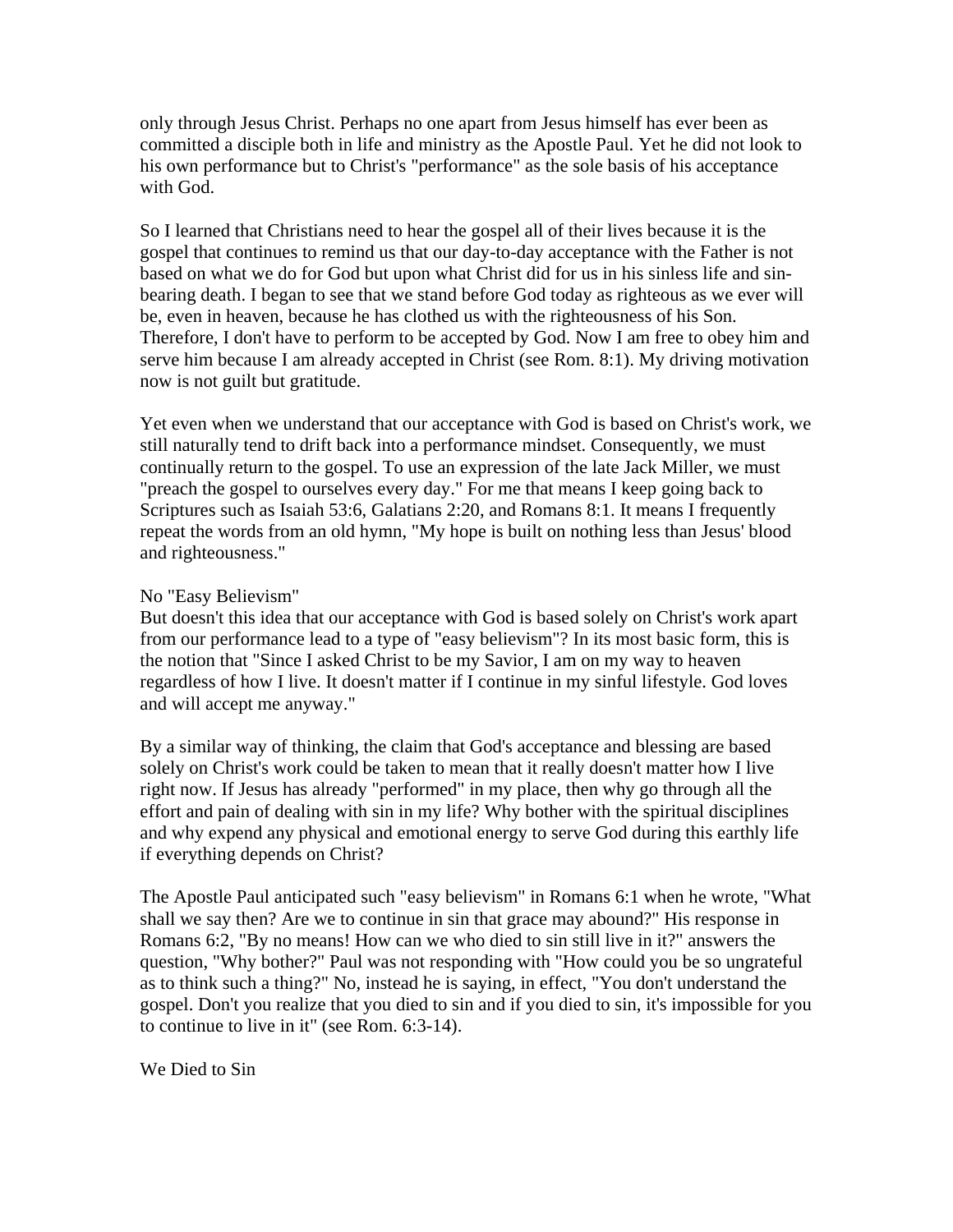Now, however, we come to a big question. What does Paul mean when he says we died to sin? It's fairly obvious he doesn't mean we died to the daily committal of sin. If that were true, no honest person could claim to be justified because we all sin daily. None of us truly loves God with our whole being and none of us actually loves our neighbor as ourselves (see Matt. 22:35-40). Nor does it mean we have died in the sense of being no longer responsive to sin's temptations, as some have taught. If that were true, Peter's admonition to abstain from the passions of the flesh would be pointless (see 1 Pet. 2:11). So what does Paul mean?

Some Bible commentators believe that Paul means only that we have died to the penalty of sin. That is, because of our union with Christ, when Christ died to sin's penalty we also died to sin's penalty. Well, it certainly means that, but it also means much more. It also means we died to sin's dominion.

What is the dominion of sin? In Romans 5:21, Paul speaks of sin's reign. And in Colossians 1:13, he speaks of the domain of darkness. When Adam sinned in the Garden, we all sinned through our legal union with him (see Rom. 5:12-21). That is, because of our identity with Adam we all suffered the consequence of his sin. And a part of that consequence is to be born into this world under the reign or dominion of sin. Paul describes what it means to be under this dominion in Ephesians 2:1-3. He says we were spiritually dead; we followed the ways of the world and the devil; we lived in the passions of our sinful natures and were, by nature, objects of God's wrath.

This slavery to the dominion of sin then is part of the penalty due to our guilt of sin. Through our union with Christ in his death, however, our guilt both from Adam's and from our own personal sins was forever dealt with. Having died with Christ to the guilt of sin, we also as a consequence died to the dominion of sin. We cannot continue in sin as a dominant way of life because the reign of sin over us has forever been broken.

This death to the dominion of sin over us is known theologically as definitive sanctification. It refers to the decisive break with, or separation from, sin as a ruling power in a believer's life. It is a point-in-time event, occurring simultaneously with justification. It is the fundamental change wrought in us by the monergistic action of the Holy Spirit (that is, by the Spirit acting alone without human permission or assistance) when he delivers us from the kingdom of darkness and transfers us into the kingdom of Christ. This definitive break with the dominion of sin occurs in the life of everyone who trusts in Christ as Savior. There is no such thing as justification without definitive sanctification. They both come to us as a result of Christ's work for us.

#### Consider Yourselves Dead to Sin

So we are free from both the guilt and the dominion of sin. But what use is this information to us? How can it help us live out a gospel-based pursuit of sanctification? Here Paul's instructions in Romans 6:11 are helpful: "So you also must consider yourselves dead to sin and alive to God in Christ Jesus."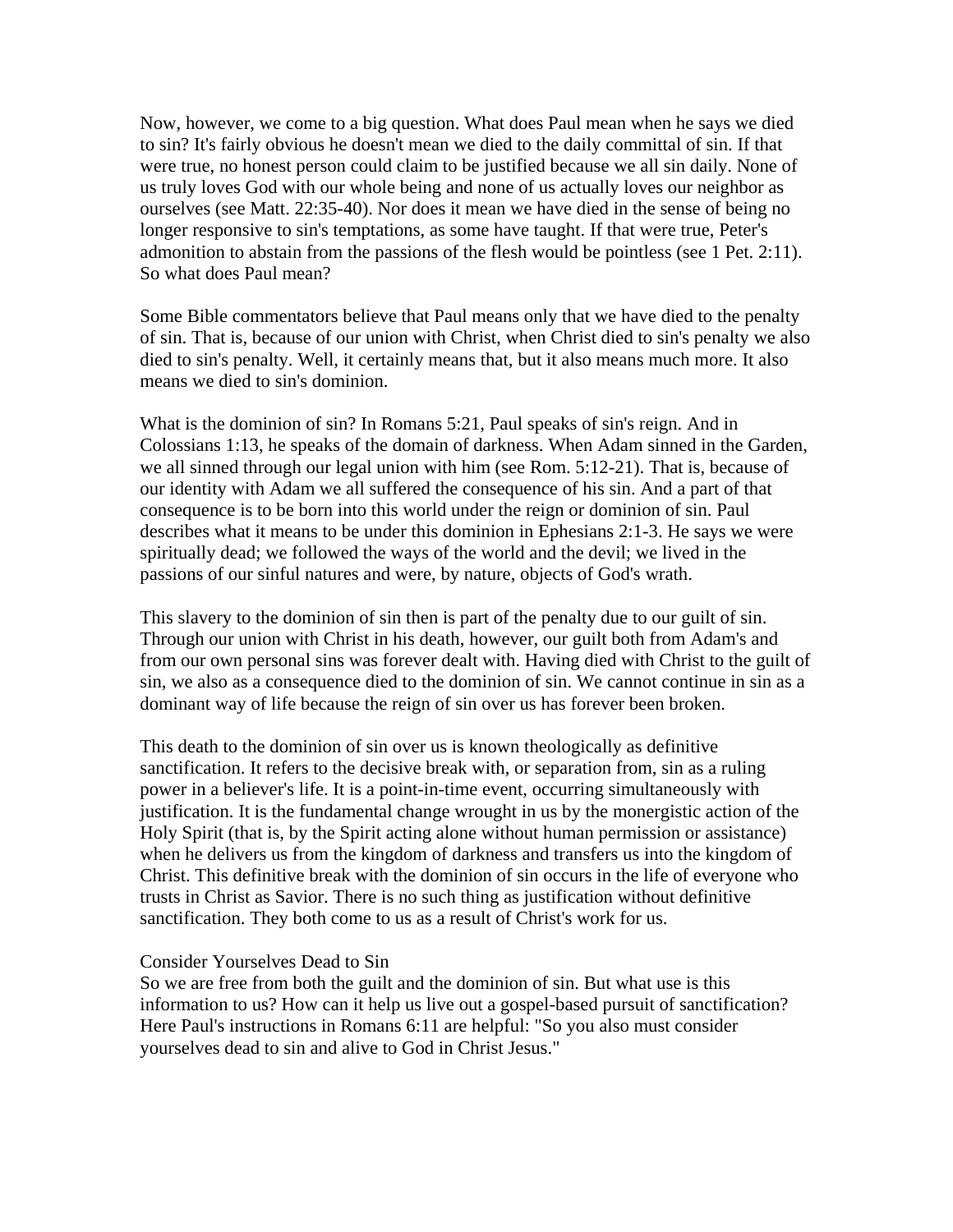It is important we understand what Paul is saying here because he is not telling us to do something but to believe something. We are to believe that we are dead through Christ to both sin's penalty and its dominion. But this is not something we make come true by believing it. We simply are dead to sin, whether we believe it or not. But the practical effects of our death to sin can be realized only as we believe it to be true.

The fact is that we are guilty in ourselves, but God no longer charges that guilt against us because it has already been borne by Christ as our substitute. The sentence has been served. The penalty has been paid. We have died to sin, both to its guilt and to its dominion. That is why Paul can write, "Blessed is the man against whom the Lord will not count his sin" (Rom. 4:8).

But the question arises, "If I've died to sin's dominion, why do I still struggle with sin patterns in my life?" The answer to that question lies in the word struggle. Unbelievers do not struggle with sin. They may seek to overcome some bad habit, but they do not see that habit as sin. They do not have a sense of sin against a holy God. Believers, on the other hand, struggle with sin as sin. We see our sinful words, thoughts, and deeds as sin against God; and we feel guilty because of it. This is where we must continue to go back to the gospel. To consider ourselves dead to sin is to believe the gospel.

This doesn't mean that we just believe the gospel and live complacently in our sin. Absolutely not! Go back again to Paul's words in Romans 6:1-2. We died both to sin's guilt and its dominion. Though sin can wage war against us (hence our struggle), it cannot reign over us. That is also part of the gospel. But the success of our struggle with sin begins with our believing deep down in our hearts that regardless of our failures and our struggle, we have died to sin's guilt. We must believe that however often we fail, there is no condemnation for us (Rom. 8:1).

William Romaine, who was one of the leaders of the eighteenth-century revival in England, wrote, "No sin can be crucified either in heart or life unless it first be pardoned in conscience.... If it be not mortified in its guilt, it cannot be subdued in its power." What Romaine was saying is that if you do not believe you have died to sin's guilt, you cannot trust Christ for the strength to subdue its power in your life. So the place to begin in dealing with sin is to believe the gospel when it says you have died to sin's guilt.

### Progressive Sanctification

Warring against our sinful habits and seeking to put on Christlike character is usually called sanctification. But because the term definitive sanctification is used to describe the point-in-time deliverance from the dominion of sin, it is helpful to speak of Christian growth in holiness as progressive sanctification. Additionally, the word progressive indicates continual growth in holiness over time. The New Testament writers both assume growth (see 1 Cor. 6:9-11; Eph. 2:19-21; Col. 2:19; 2 Thess. 1:3); and continually urge us to pursue it (see 2 Cor. 7:1; Heb. 12:14; 2 Pet. 3:18). There is no place in authentic Christianity for stagnant, self-satisfied, and self-righteous Christians. Rather we should be seeking to grow in Christlikeness until we die.